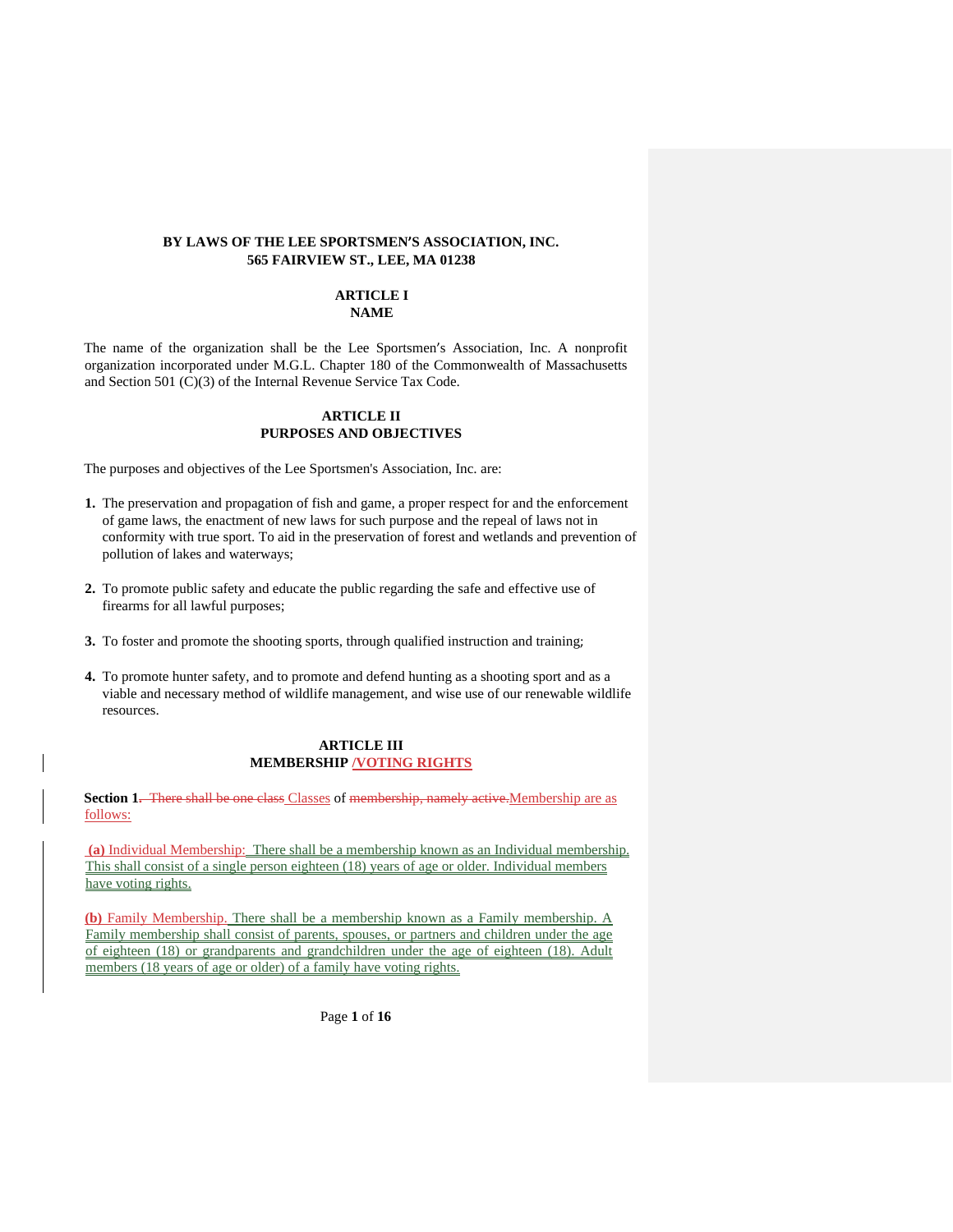**(c)** Junior Membership. This shall be a person under eighteen (18) years of age. Junior members shall not have voting rights. All Association facilities are available to Junior members when properly supervised. In order to engage in all sporting activities, Junior members must be in the company of a properly licensed Association member over eighteen (18) years of age.

**(d)** Senior Membership. Any member having attained the age of 70, and already having been a Member in good standing for the prior five years, will be considered a Senior Member. Senior Members between the ages of 70 and 75 years of age will be eligible for continued membership at ½ of the membership price in effect. Senior Members receive a Life Membership after their  $75<sub>th</sub>$  birthday. Senior Members have voting rights.

**(e)** Life Membership Any current member in good standing for the prior five years that has made exceptional contributions and the Association considers worthy may be granted a Life membership. Life membership is free to qualified and approved members. Life members have voting rights. Such a membership must be nominated by a majority vote of the Board of Directors, and a majority vote of members present at a monthly Membership Meeting.

**(f)** Honorary Membership. Any person that the Association considers worthy may be granted an Honorary membership. Honorary members do not have voting rights. Such a membership must be nominated by a majority vote of the Board of Directors, and a majority vote of members present at a monthly Membership Meeting.

**Section 2.** Annual dues shall be set by a vote of the Board of Directors subject to the approval of the membership by a majority vote of the members present.

### **Section 3.**

 **(a).** A Membership year shall extend from January 1st to December 31st, inclusive.

**(b).** Members will be granted a thirty  $(30)$  day grace period ending on January  $31<sup>st</sup>$  to renew an existing membership from January 1st to maintainwhile maintaining the eligibility

Page **2** of **16**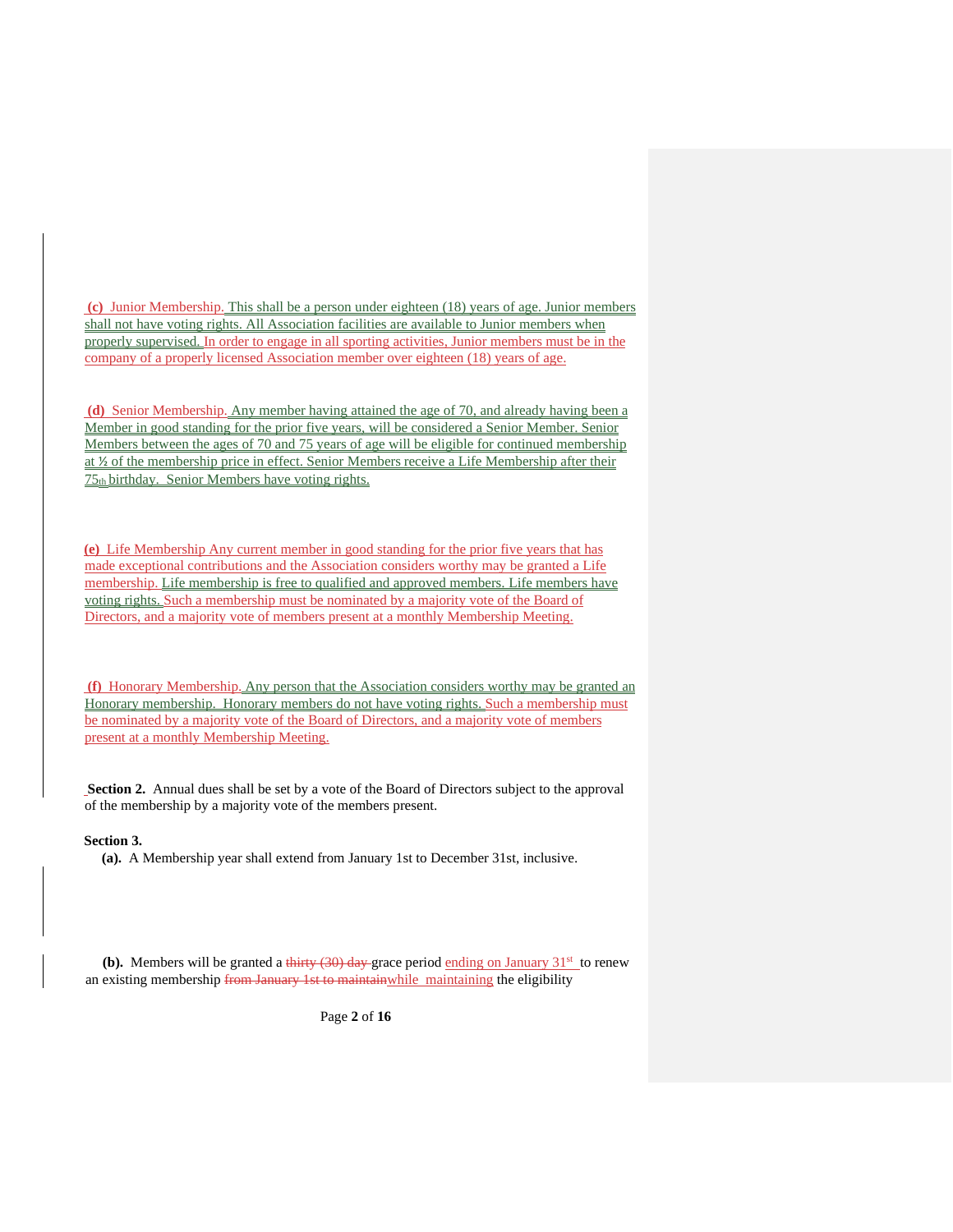requirements of Article VIII Section 1 (b). To be considered on time, renewal paperwork must be postmarked or hand delivered to the Treasurer before the end of the grace period.

 **(c).** After February 1st, a membership allowed to lapse will incur a reinstatement fee in addition to the annual dues, to be determined by the Board of Directors.

 **(d).** After April 1stone year, a new application for membership must be presented in accordance with Article III Section 5 (d).

 **(e).** AnyoneAny new member joining the Association after the annual meeting in November shall be considered a member for the balance of the current year and for the following year.

#### **Section 4.**

Membership dues for new members joining between July 1st and October 31st are prorated to 50% of the current membership dues. A new member is defined as anyone who has not previously been a member for at least 5 years.

## **Section 5.** Eligibility

 **(a).** Any citizen of the United States, or permanent lawful resident alien (green card), who is and while he/she remains of good repute, who subscribes to the objectives and purposes of the Association shall be eligible to be a member of the Association.

 **(b).** No individual who is a member of any organization or group having as its purpose or one of its purposes the overthrow by force and violence of the Government of the United States or any of its political subdivisions shall be eligible for membership.

#### **(c).**

 **(a).** There shall be no restriction on membership based on a person's sex, religion, creed, color, nationality, or any protected class status.

**(db).** Prospective new members shall bring a completed application for membership to a regular meeting of the membership. The applicant must be present for a membership meeting for the members present to vote on acceptance of their application. The application shall be approved or rejected by a majority vote of the members present at the meeting. The vote may be conducted by secret ballot if requested by any member in good standing. Upon approval and payment of dues, the new member will be scheduled to attend an orientation. New junior members will be allowed to bypass the component of coming to a membership meeting to join but may participate in junior activities. Special circumstances of individual applicants will be considered by the Board of Directors on a case-by-case basis.

 **(ec).** The membership application process shall be subject to such additional procedures as the Board of Directors shall deem appropriate.

Page **3** of **16**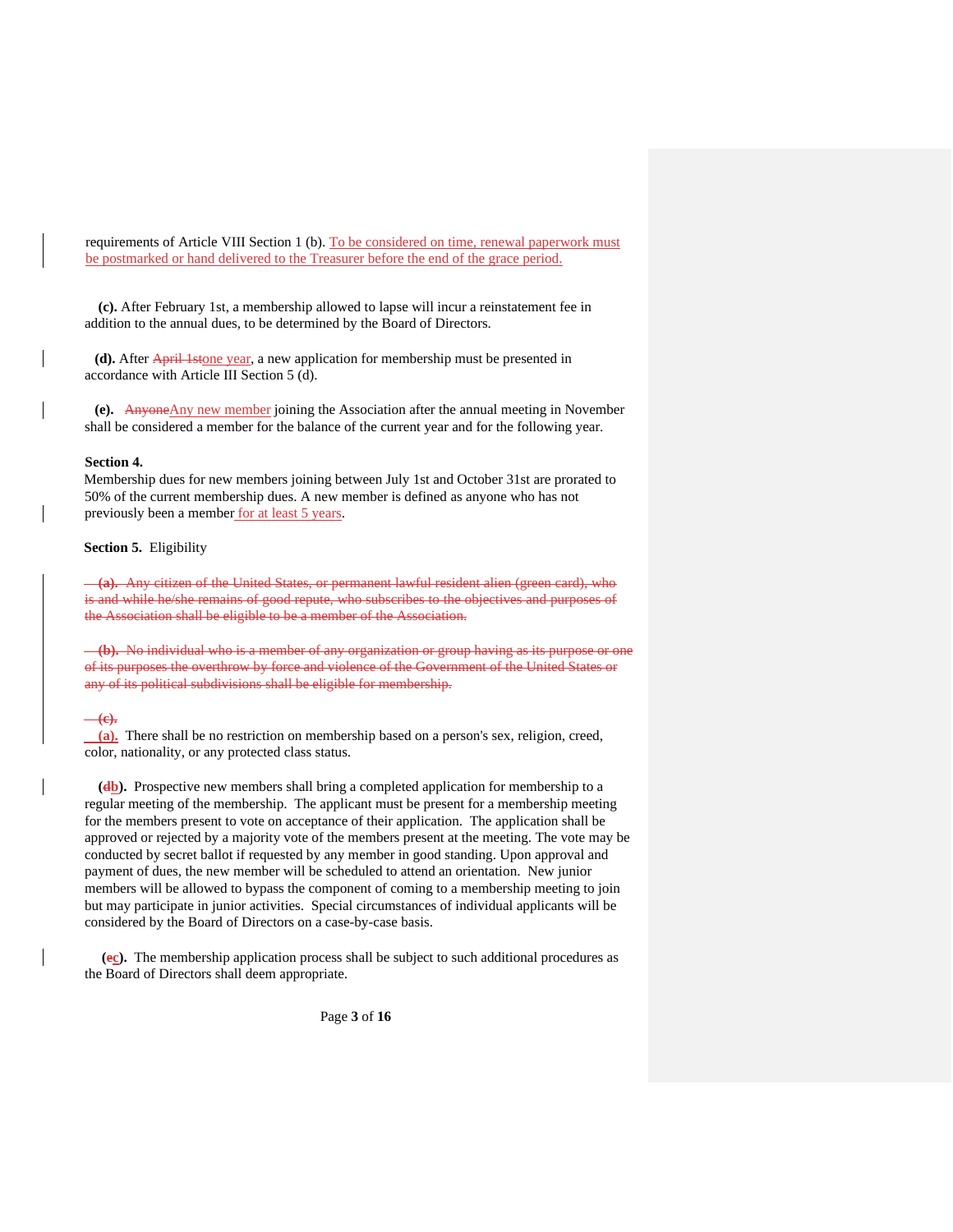(d). No member will be given access to the grounds (neither proxy cards nor combinations) until they complete the standard orientation.

**Commented [RVE1]:** 

**Section 6.** Individual Membership

**(f).**

 **(a).** There shall be a membership known as an Individual membership. This shall consist of a single person eighteen (18) years of age or older.

 **(b).** Individual members have voting rights.

**Section 7.** Family Membership

**(a).** There shall be a membership known as a Family membership. shall consist of parents, spouses, or partners and children under the age of eighteen (18 grandparents and grandchildren under the age of eighteen (18).

 **(b).** Adult members (18 years of age or older) of a family have voting rights. **Section 8.** Junior Membership

 **(a).** This shall be a person under eighteen (18) years of age.

 **(b).** Junior members shall not have voting rights.

 **(c).** All Association facilities are available to Junior members when properly supervised. In order to engage in firearms activities, Junior members must be in the company of a properly licensed Association member over eighteen (18) years of age.

**Section 9.** Senior Membership

 **(a).** Any member having attained the age of 70, and already having been a Member in good standing for the prior five years, will be considered a Senior Member. Senior Members betw the ages of 70 and 75 years of age will be eligible for continued membership at ½ of the mbership price in effect. Senior Members receive a Life Membership after their 75... birthday. Senior Members have voting rights.

**Section 10.** Life Membership

 **(a).** Any current member in good standing for the prior five years that has made exceptional contributions and the Association considers worthy may be granted a Life membership.

Page **4** of **16**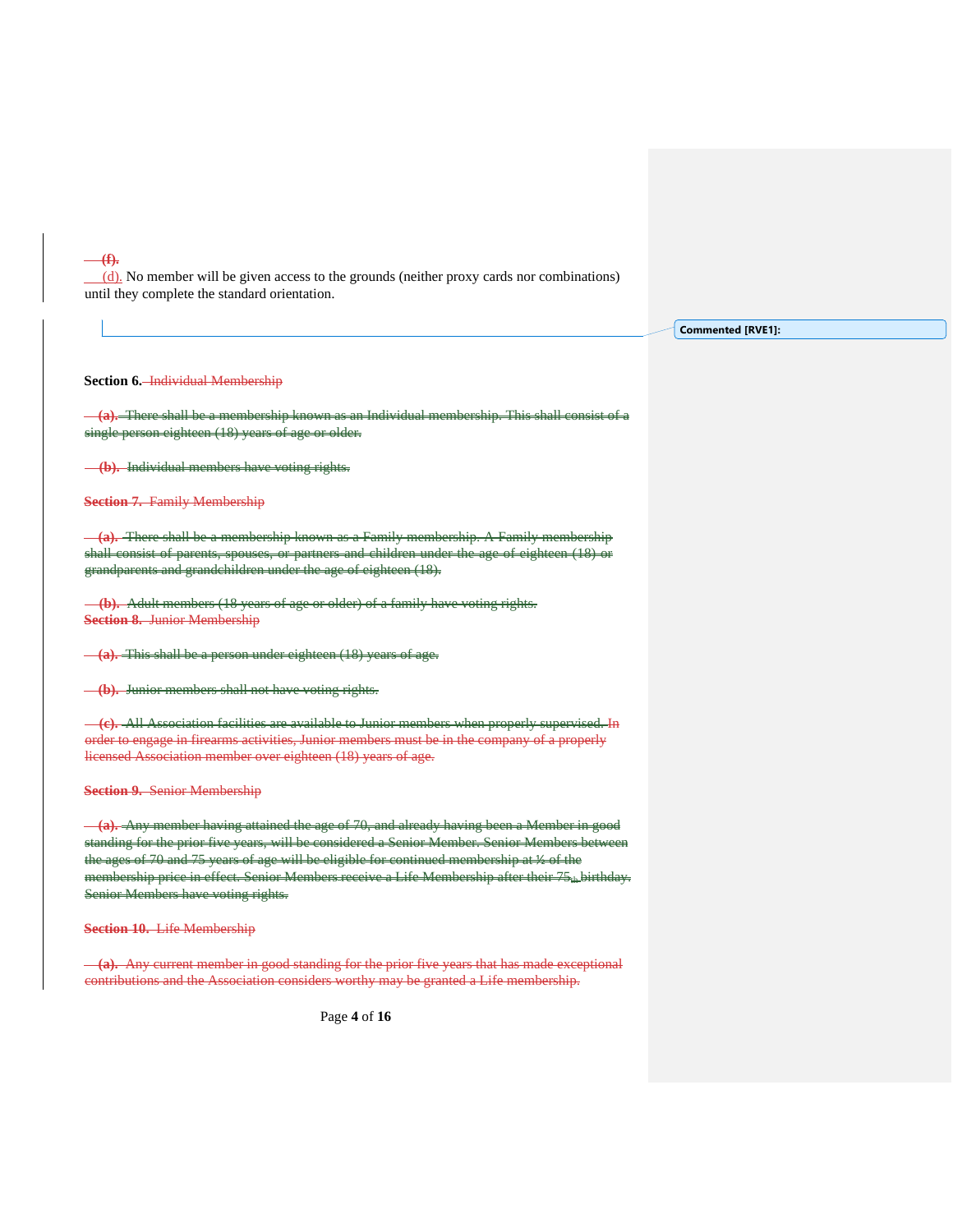**Life membership is free to qualified and approved members.** 

 **(c).** Life members have voting rights.

 **(d).** Such a membership must be approved by a majority vote of the Board of Directors, and a majority vote of members present at a monthly Membership Meeting.

**Section 11.** Honorary Membership

**(a). Any personal constants** membership.

 **(b).** Honorary members do not have voting rights.

 **(c).** Such a membership must be approved by a majority vote of the Board of Directors, and a majority vote of members present at a monthly Membership Meeting.

**Section 12.** Rights and Privileges of Members

 **(a).** All members who comply with the Standard Operating Procedures and Range Rules have the privilege of using the shooting ranges.

 **(b).** All members must comply with applicable State and Federal Laws, if any, regarding licensing and/or supervision on the shooting ranges.

 **(c).** All members shall have the privilege to attend and be heard at all official meetings of members and shall have the right to attend all meetings of the Board of Directors and standing and special Committees of the Association, except during executive sessions thereof. Members shall have the right to appeal decisions of the Board of Directors (see Article V Section 2 (b)).

 **(d).** Each member with voting rights shall be entitled to cast a vote at any election, which vote shall be cast as provided in these Bylaws. In order for a member to cast a vote at the annual meeting of members, a properly completed, fully paid application must have been received by the Membership Committee on or before the thirtieth (30th) day prior to the date of the meeting.

 **(e).** Any member with voting rights shall have the right to present themselves for candidacy and to become an Officer or Director in accordance with the procedures set forth in Article VIII Section 1 (b).

 **(f).** Any member with voting rights shall have the right to present themselves for membership of a committee.

Page **5** of **16**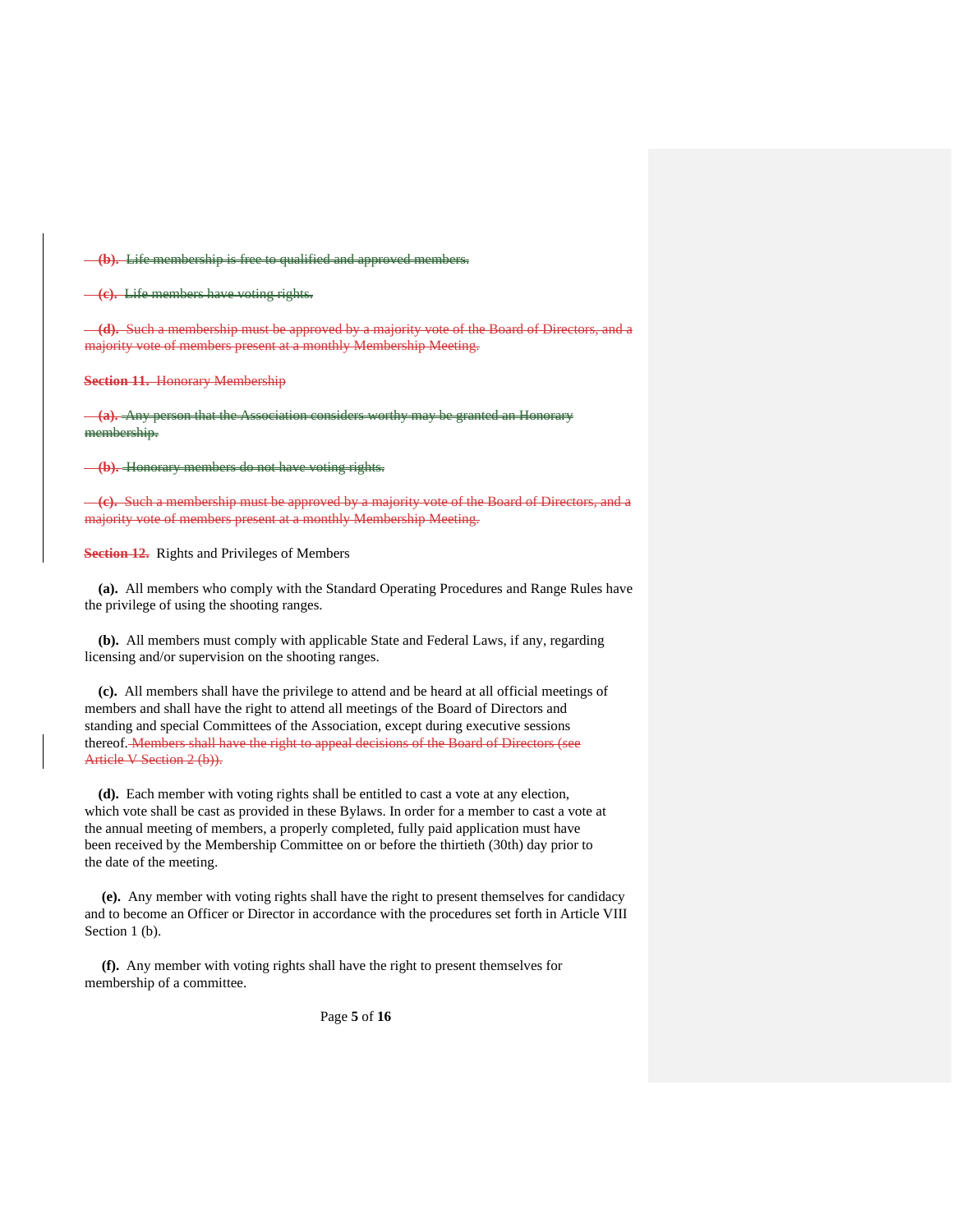**(g).** Members of the Association entitled to vote shall have the right to demand a special meeting of the members by the procedure provided in Article VII Section 1 (e).

**Section 13.7** Involuntary Termination of Membership and Disciplinary Proceedings:

 **(a).** Default. Any member in default in payment of dues shall be terminated from membership and from all rights and privileges of membership.

 **(b).** Suspension and Termination.

i. Any member may be suspended or terminated for good cause, including but not limited to any conduct as a member that is contrary to or in violation of the Bylaws of the Association; for having obtained membership in the Association by any false or misleading statement; or, without limitation, conduct disruptive of the orderly operation of the Association in pursuit of its goals; willfully making false statements or misrepresentations about the Association or its representatives; or for willful violation of any of the Association's range rules, Standard Operating Procedures, or other regulations.

ii. Unauthorized spending of Association funds or use of the Association's name or confidential membership information without authorization shall result in immediate suspension, subject to adjudication by the procedures in Article III Section  $\frac{137}{13}$  (c).

iii. Any member convicted of violating any State or Federal firearms laws, or the fish and game laws of any State, will be automatically suspended. Reinstatement of membership shall be subject to review and approval by the Board of Directors.

iv. No member so suspended or terminated will be entitled to any refund of dues or contributions already paid.

 **(c).** Procedure for Discipline, Suspension, or Termination.

i. Any member of the Association in good standing may file a complaint with any Officer or Director of the Association against any individual member regarding a member's actions or conduct while on Association property. The Officer or Director shall transmit the complaint to the Secretary for due process.

ii. The complaint must be in writing and signed by the complainant. It must distinctly describe the act(s) alleged. No complaint shall be filed or considered with respect to the same facts or transactions as an earlier filed complaint. The complaint shall be based solely on facts, events, and transactions that shall have occurred not more than ten (10) days prior to the filing of the complaint. All exhibits referred to in the complaint shall accompany the complaint.

Page **6** of **16**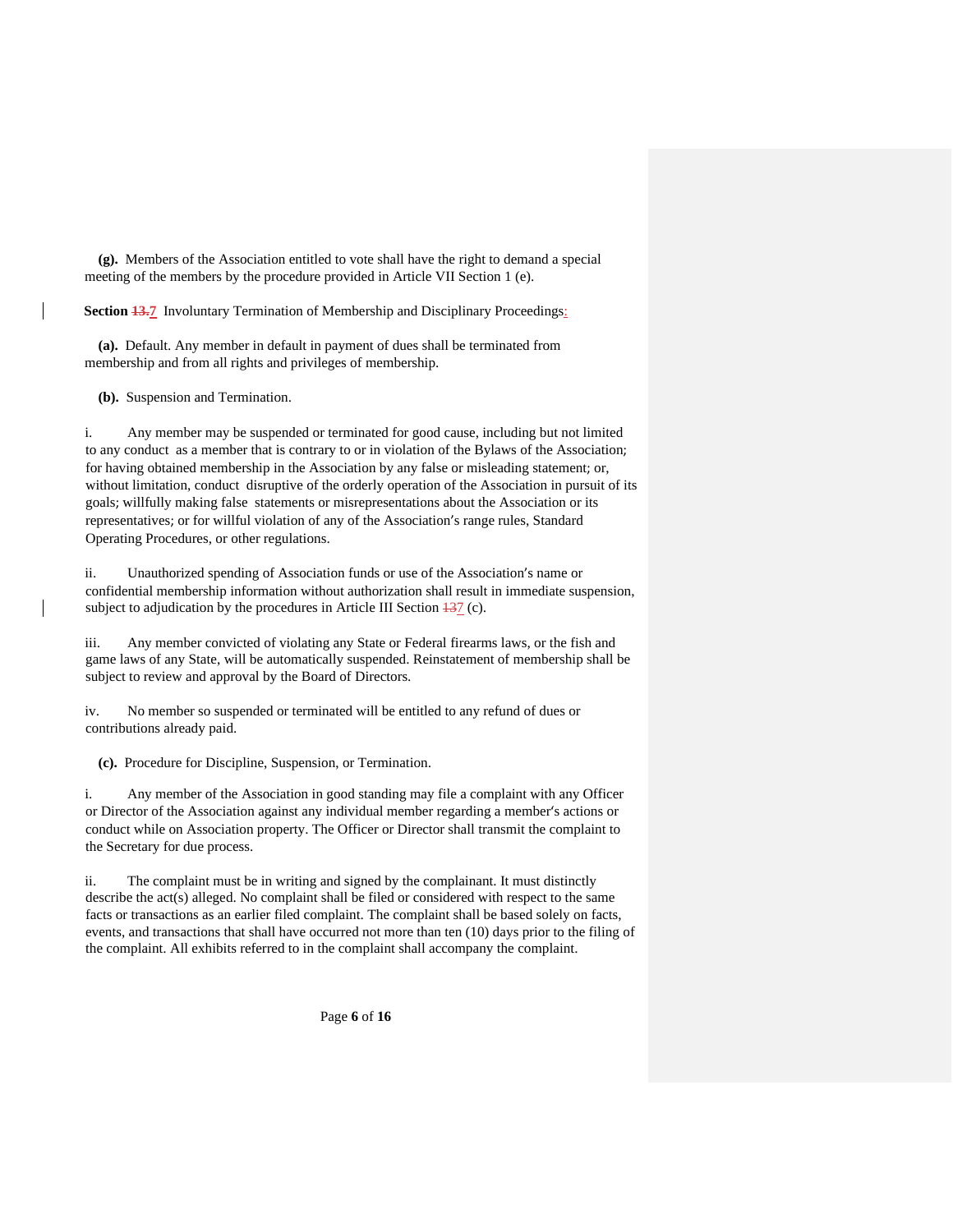iii. The Officer or Director notified under subsection (i.) shall transmit the complaint to the Board of Directors for consideration as soon as reasonably possible but no later than seven (7) days from the filing of the complaint.

iv. The Board of Directors shall determine the merit of the complaint. If the complaint has merit, the Board of Directors shall set a date for a hearing and notify the complainant and the accused. The Board of Directors shall provide a copy of the complaint to the accused.

v. The Board of Directors shall determine by majority vote whether the charges warrant suspension, termination, or other discipline, or should be dismissed.

vi. If the Board of Directors determines not to dismiss the charges, it shall propose a resolution providing for suspension, termination, or other discipline as appropriate.

vii. The Secretary shall promptly notify the accused member of the suspension, termination, or other discipline by mailing him/her a copy of the resolution. The Secretary shall enclose a copy of the complaint, the exhibits if any, and the Bylaws of the Association.

 **(d).** Notice and Service by Mail. Where notice is required under this Section, notification shall be by personal service or by certified mailing to the address of record with the Secretary. Notification by mail shall be deemed to have been served five (5) days after mailing.

 **(e).** Confidentiality. All meetings under this section shall be held in executive session of the Board of Directors.

 **(f).** If the accused person allows his or her membership to lapse by failing to pay dues or by resigning pending final disposition of the complaint, then such person shall not be eligible to rejoin the Association without permission of the Board of Directors.

# **ARTICLE IV MANAGEMENT**

#### **Section 1.**

 **(a).** The management of this Association shall be vested in a Board of Directors consisting of the President, Vice President, Secretary and Treasurer and eight (8) other Directors elected by the membership. The Officers will be elected separately from the Board of Directors. The slate of Officers elected at the annual meeting will officially take office on January 1st. The above Officers will be elected at the annual meeting, the Directors to serve a four-year term, two elected annually.

 **(b).** There shall also be a seat on the Board of Directors to be held by the outgoing President. This seat is vested in the outgoing President which shall continue for a one-year period, making a

Page **7** of **16**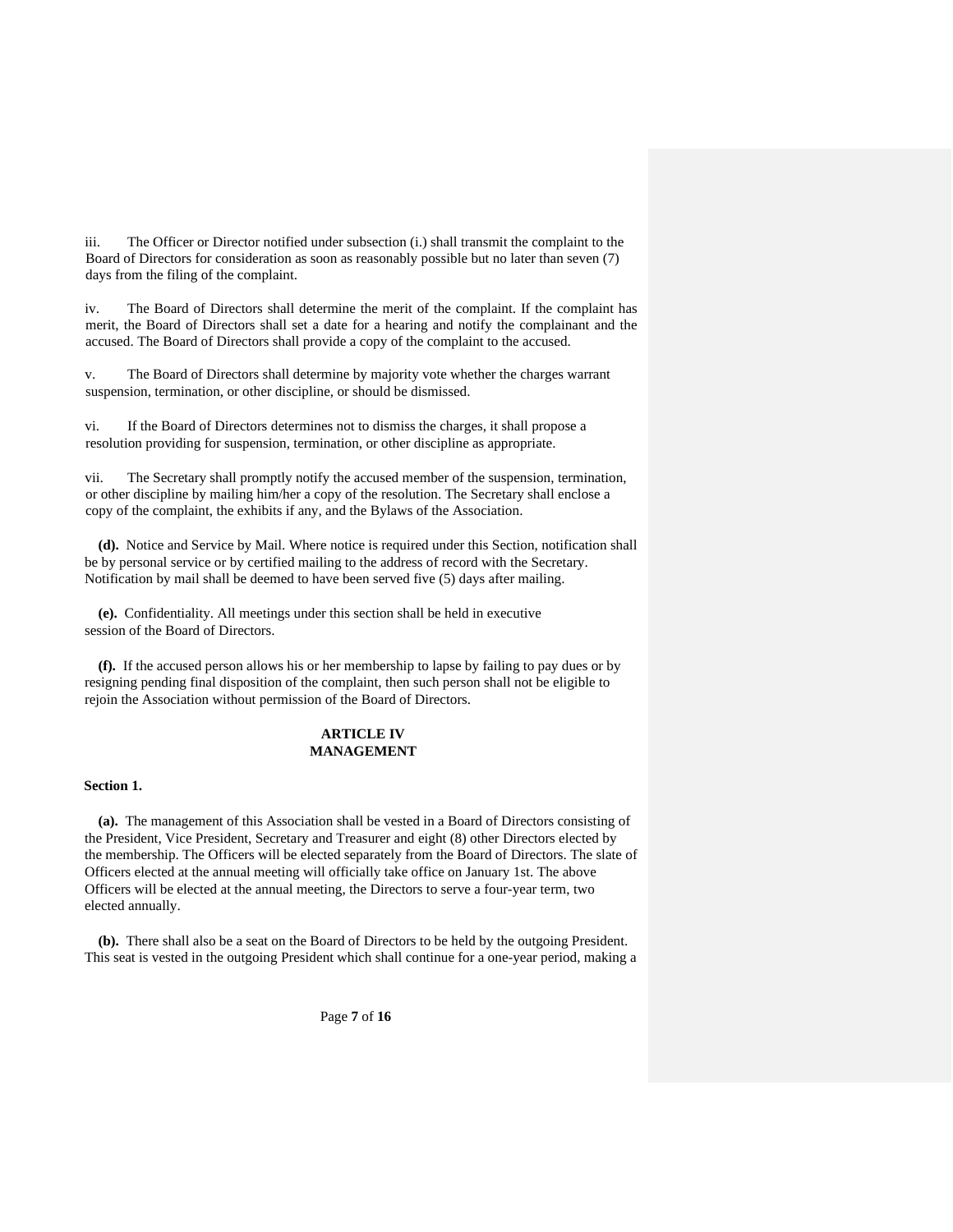ninth (9th) Director. The outgoing President shall serve as a voting member of the Board of Directors. If there is no outgoing President, this seat shall remain vacant.

 **(c).** The Board of Directors shall annually elect a Chairman of the Board of Directors from the membership of the Board at the January Board meeting.

**Section 2.** Vacancies

 **(a).** Vacancies occurring in any of the foregoing Officer or Director seats shall be filled at a regular meeting after the membership has been notified, by a majority vote of members present.

 **(b).** The temporarily elected Officer(s) or Director(s) shall continue until the next annual meeting at which time these vacancies shall be filled for the balance of the unfilled term of the vacated seat by a majority vote of the members present.

**Section 3.** Any Director absent from three (3) consecutive Board of Directors meetings without a valid excuse may be released from the Board of Directors. To be excused, a member of the Board shall notify the Chairman of the Board of Directors before the meeting.

**Section 4.** Officers and Directors shall be elected by secret ballot in accordance with Article VIII Section 4.

**Section 5.** Resignation of Officers and Directors

 **(a).** No resignation will be accepted unless properly presented to the Chairman of the Board of Directors in writing.

 **(b).** Written resignations shall include, at minimum, the member's name, position(s) being resigned, date, and signature.

## **ARTICLE V DUTIES OF OFFICERS**

**Section 1.** Board of Directors

 **(a).** The Board of Directors shall constitute the governing body and shall have general control of all Officers and Committees, and the management of affairs and funds of the Association (subject to such limits as set forth in Article VI Section 1(b)).

 **(b).** The Board of Directors shall have the power to purchase and to lease, pledge and sell all such personal and real property, and to make all such contracts and agreements in behalf of the said Lee Sportsmen's Association, Inc. as they may deem needful or convenient for the successful prosecution of its purposes and operation in accordance with Article VI, Section 1(b).

Page **8** of **16**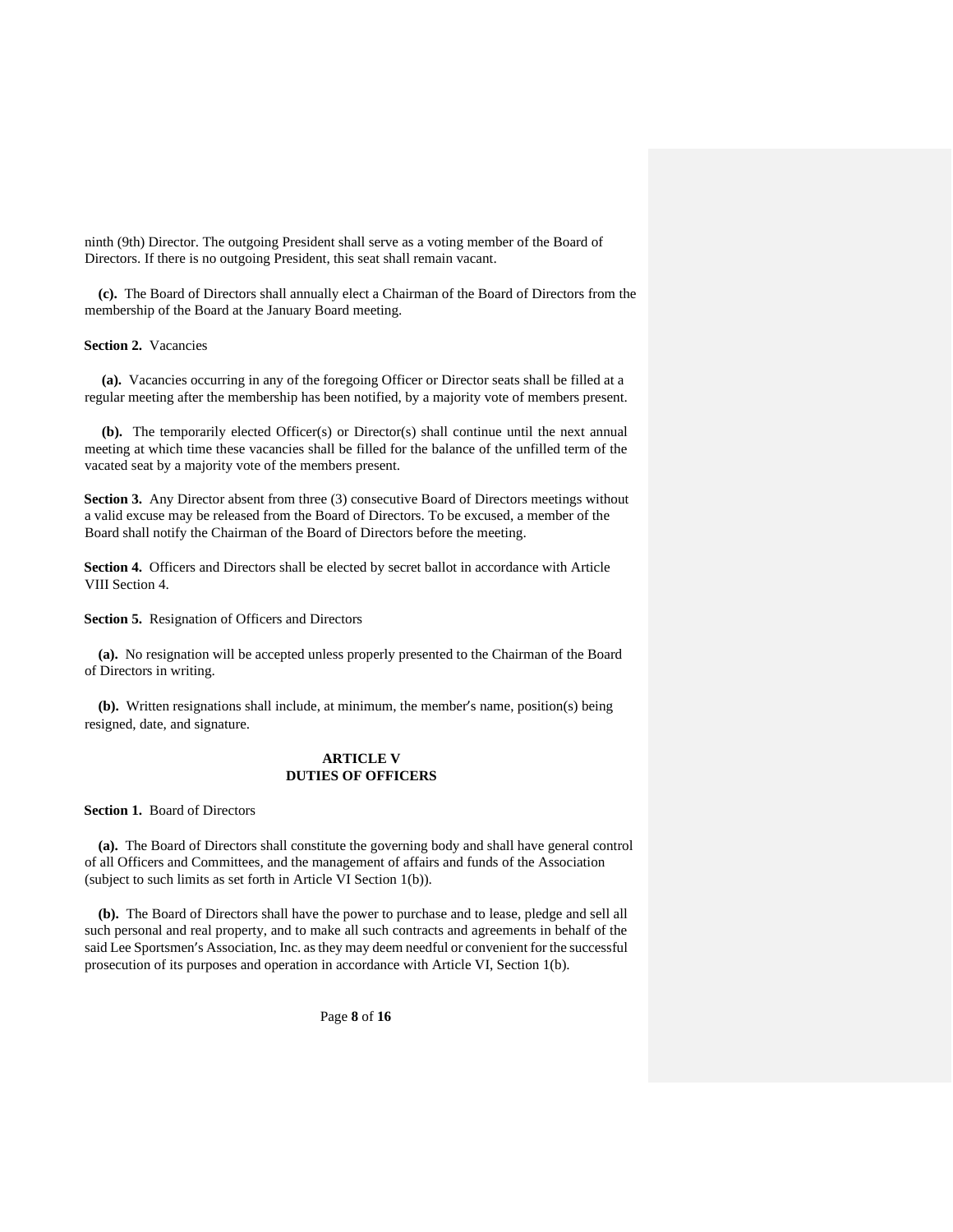**(c).** Liability insurance shall be carried in an amount determined by the Board of Directors and approved by the Membership at a regular monthly meetingBoard of Directors.

 **(d).** Real property values and insurance shall be reviewed by the Board of Directors every three (3) years and presented to the Membership at a regular monthly meeting.

 **(e).** The Board of Directors shall review any applicable fees for use of the ranges or other Association property, as appropriate, and present such to the Membership for approval.

#### **Section 2.** Board Decisions

 **(a).** Decisions of the Board of Directors shall be by majority vote unless otherwise required by law or these bylaws.

 **(b).** Any member may appeal any decision of the Board of Directors. The appeal shall be made in writing to the President or Chairman of the Board of Directors within fourteen (14) days from such date as the membership was notified of such decision.

**(c).** The Secretary shall notify the membership of the appeal at the next regular meeting.

 **(d).** At the next regular meeting after the Secretary notifies the membership of the appeal, a vote shall be taken to accept or reject the appeal by a majority vote of the members present.

## **Section 3.** President

 **(a).** It shall be the duty of the President to preside at all regular meetings of the Association and perform such other duties as ordinarily pertain to this office.

### **Section 4.** Vice President

 **(a).** The Vice President shall perform any other duties as shall be assigned to him by the Board of Directors or the President.

#### **Section 5.** Secretary

 **(a).** It shall be the duty of the Secretary to keep accurate records in permanent form of the minutes of all meetings, send out required notice, and to perform such other duties as ordinarily pertain to this office or as may be prescribed by the Board of Directors. Such correspondence must be kept for at least two (2) years, unless otherwise required by law.

#### **Section 6.** Treasurer

 **(a).** It shall be the duty of the Treasurer to receive all money, give a receipt for same, to deposit all funds hereinafter prescribed, and to account for same to the Association at its regular

Page **9** of **16**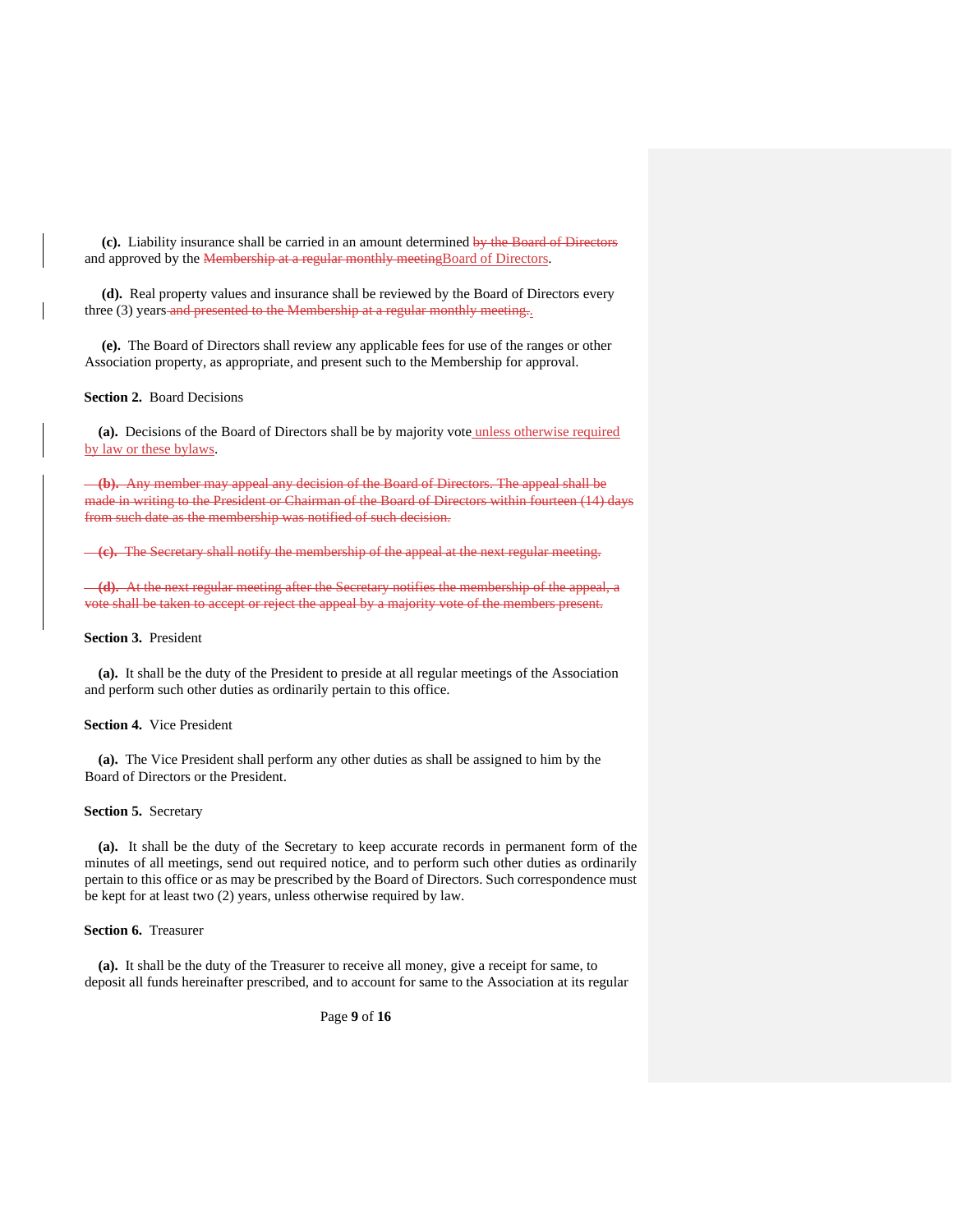meeting or at any time upon request of the Board of Directors to pay all bills, and to perform such other duties as ordinarily pertain to the office or as further provided herein. Upon his/her leaving the office, the Treasurer shall then turn over to their successor, or the President, all funds and records belonging to the Association. All records, canceled checks and receipts shall be kept for at least seven (7) years.

 **(b).** The Treasurer shall be bonded for such a sum as the Directors may from time to time direct.

**Section 7.** All Officers, Directors, and Committees shall serve without pay or gratuity, except for actual expenses. Any Officer or Director that may have a financial interest in any project, acquisition, or disposition of the Association shall disclose such interest and abstain from any vote pertaining to such project, acquisition, or disposition. Any such disclosure shall be recorded in the meeting minutes. Further guidance may be had by reference to the official conflict of interest policy as adopted by the Corporation and which is incorporated herein and attached hereto.

**Section 8.** The Officers and Board of Directors shall enforce the Standard Operating Procedures, Range Rules, and Bylaws, and are responsible for taking disciplinary action for violations of such, as required per Article III Section 13.

# **ARTICLE VI FUNDS**

### **Section 1.**

 **(a).** All funds received shall be turned over to the Treasurer and deposited by the Treasurer in the name of Lee Sportsmen's Association, Inc. in such a bank as designated by the Board of Directors. All disbursements of the funds of this Association shall be made by check drawn by its Treasurer upon its deposit account.

 **(b).** All appropriations and expenditures of money, or dispositions of Association property, in excess of \$200.00 per Officer/Director shall require a two-thirds vote of a majority of all Directors through e-mail acknowledgement, telephone acknowledgement, or present at a meeting. No expense on a project may be made by the Board of Directors in excess of \$2,000.00 without a majority vote of the membership at any regular or special meeting called for that purpose. No project shall be considered for approval without a written proposal defining the scope, purpose, estimate for material and labor costs, and an estimated completion date for the project. The membership shall be notified of any projects in excess of \$2,000.00 via announcement at a regular meeting, on the Club website, by email, and/or by postal mail a minimum of  $\frac{2515}{25}$  days before the next regular or special meeting called for that purpose. Notification of any such project will include the date the vote will be taken, copies of pertinent proposal(s) and costs. Notification requirements can be waived by a two-thirds majority vote of

Page **10** of **16**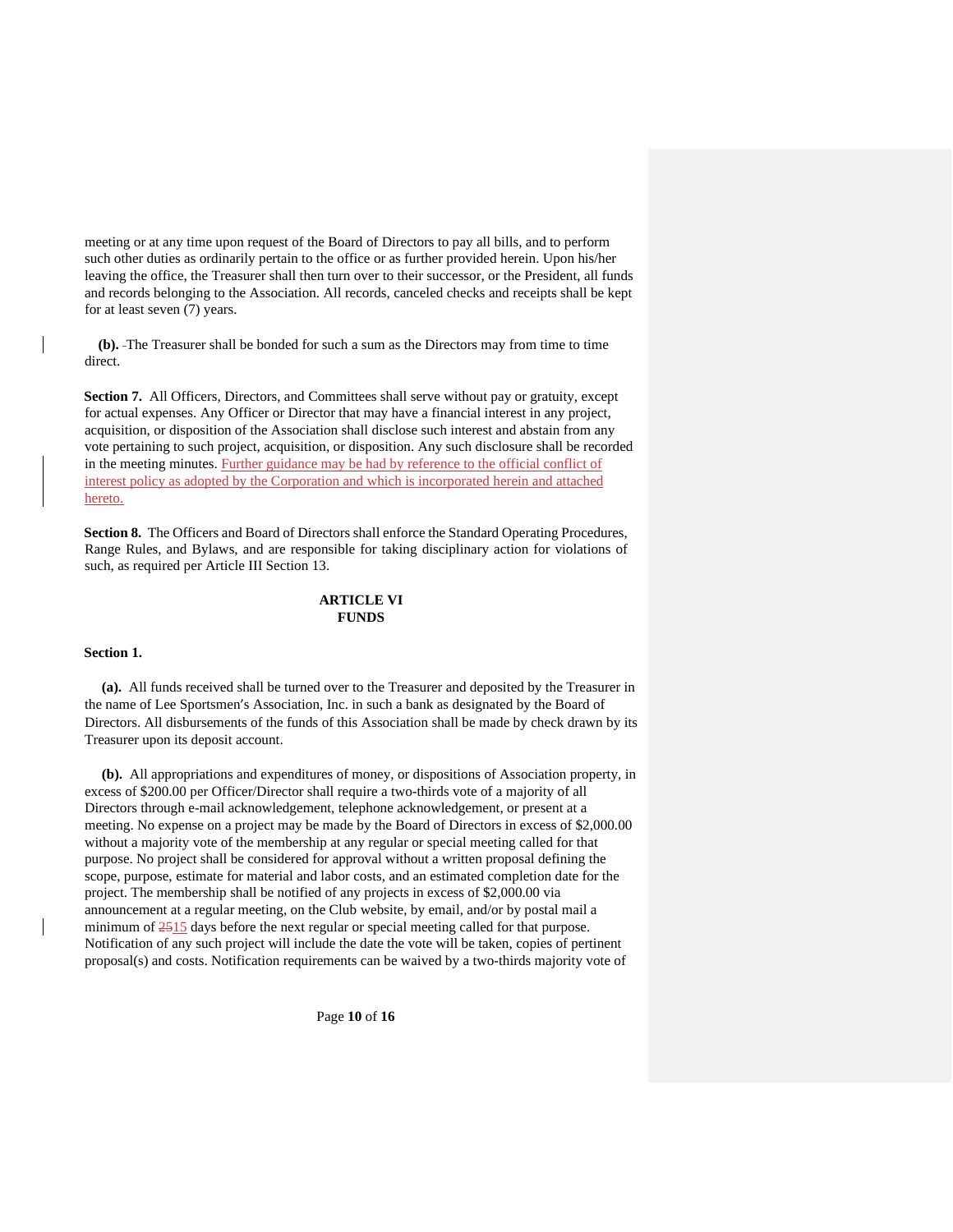all Board of Directors members on items that are normal operational expenses through e-mail acknowledgement, telephone acknowledgement, or present at a meeting.

 **(c).** In the event of an emergency, appropriate expenses may be taken to secure real property and prevent further damage, without prior authorization of the membership. The maximum amount of this expense shall be the minimum required to secure real property and prevent further damage. An emergency must be declared by any three (3) Officers or Directors of the Association before any expense may be taken under this section. Notice of the emergency and the expense taken must be given to the membership no later than the next meeting of the membership.

 **(d).** An audit of the financial transaction shall be made at the close of each fiscal year by the Auditing Committee. The Treasurer and others having books of account or record shall submit them to such an auditor at any time throughout the year after having received a twenty-four (24) hour notice by the Chairman of the Auditing Committee.

 **(e).** Committee Chairpersons shall record income and expenses on forms approved by the Board of Directors. Chairpersons shall submit a copy of such forms to the Treasurer. All such copies shall be maintained for annual audit purposes.

 **(f).** The Auditing Committee shall report audit results at the March Membership meeting.

#### **Section 2.**

 **(a).** In case of disbandment of the Lee Sportsmen's Association, Inc., any funds remaining after all obligations have been met and all property disposed of, shall be distributed by the Board of Directors for the public benefit in some sportsman related activity.

 **(b).** Any voluntary dissolution of the Association shall be in accordance with Title XXII Chapter 180 Section 11A of the laws of the Commonwealth of Massachusetts-and to Attorney General notice requirements under GL c. 180 §8A(c)

# **ARTICLE VII MEETINGS**

## **Section 1.**

 **(a).** The regular meeting of the Membership shall be held on the first Wednesday of each month at approximately 7:00 PM at the Association's clubhouse, except in the case of a legal holiday. A meeting schedule for the year will be posted on the club's website. Attendance is open to prospective members and to current members.

 **(b).** The annual meeting is held on the first Wednesday of November. Attendance is restricted to those members with voting rights.

Page **11** of **16**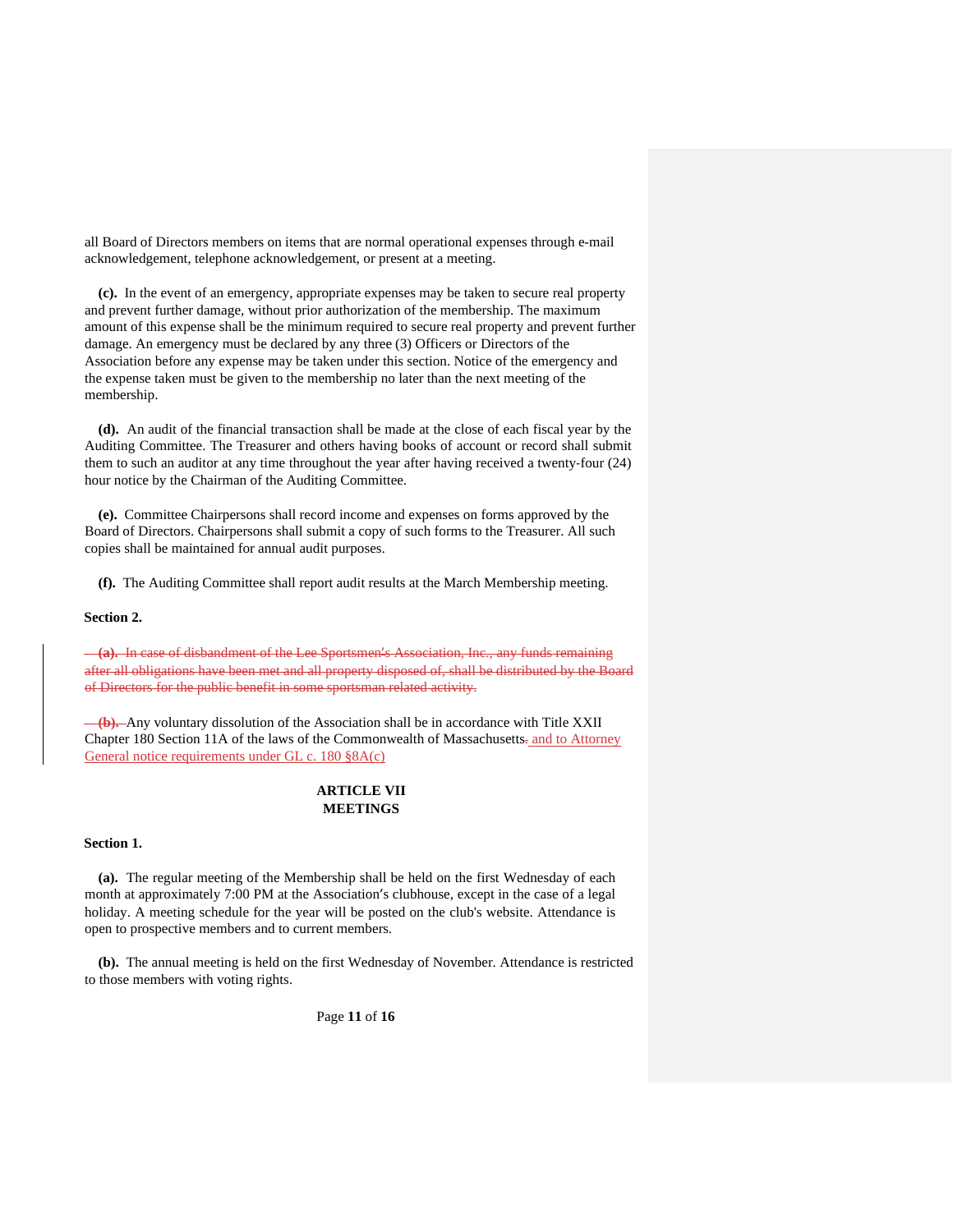**(c).** The regular meeting of the Board of Directors shall be held at such time as the Board deems appropriate, but no later than the day prior to the regular meeting of the Membership.

 **(d).** Special meeting of the Board of Directors may be called by four (4) members of the Board of Directors. Notice of such special meetings will be given by the Chairman of the Board to all members of the Board of Directors at least twenty-four (24) hours before said special meeting.

 **(e).** Special meeting of the Membership may be called pursuant to Title XXII Chapter 180 Section 6A of the laws of the Commonwealth of Massachusetts.

 **(f).** All business of the organization shall be transacted by voice vote or show of hands, except elections, which shall require a secret ballot. At any meeting of the Board of Directors or Membership, a ballot vote can be requested by the majority of the Board or Membership, whichever is appropriate.

 **(g).** Twelve (12) members shall constitute a quorum at the general membership meeting. Fifteen (15) members shall be required to vote on any expenditures in excess of \$2000.00.

 **(h).** Seven (7) members of the Board of Directors shall constitute a quorum of the Board of Directors for the transaction of any business.

## **ARTICLE VIII NOMINATIONS AND ELECTIONS**

### **Section 1.**

 **(a).** The election of Officers and Directors shall take place at the annual meeting of this Association. They shall assume office on January 1st.

 **(b).** In order to qualify for an elective office, each person nominated must have been an active member of the Association for the entire membership year immediately preceding the election, as defined in Article III Section 3, prior to nomination and be in good standing.

## **Section 2.**

 **(a).** The nomination for Officers and Directors shall take place at the October meeting of the Membership. These nominations shall be supplied by a nominating Committee consisting of at least three (3) members of the Board of Directors or members, who are not seeking reelection or election to another office.

Page **12** of **16**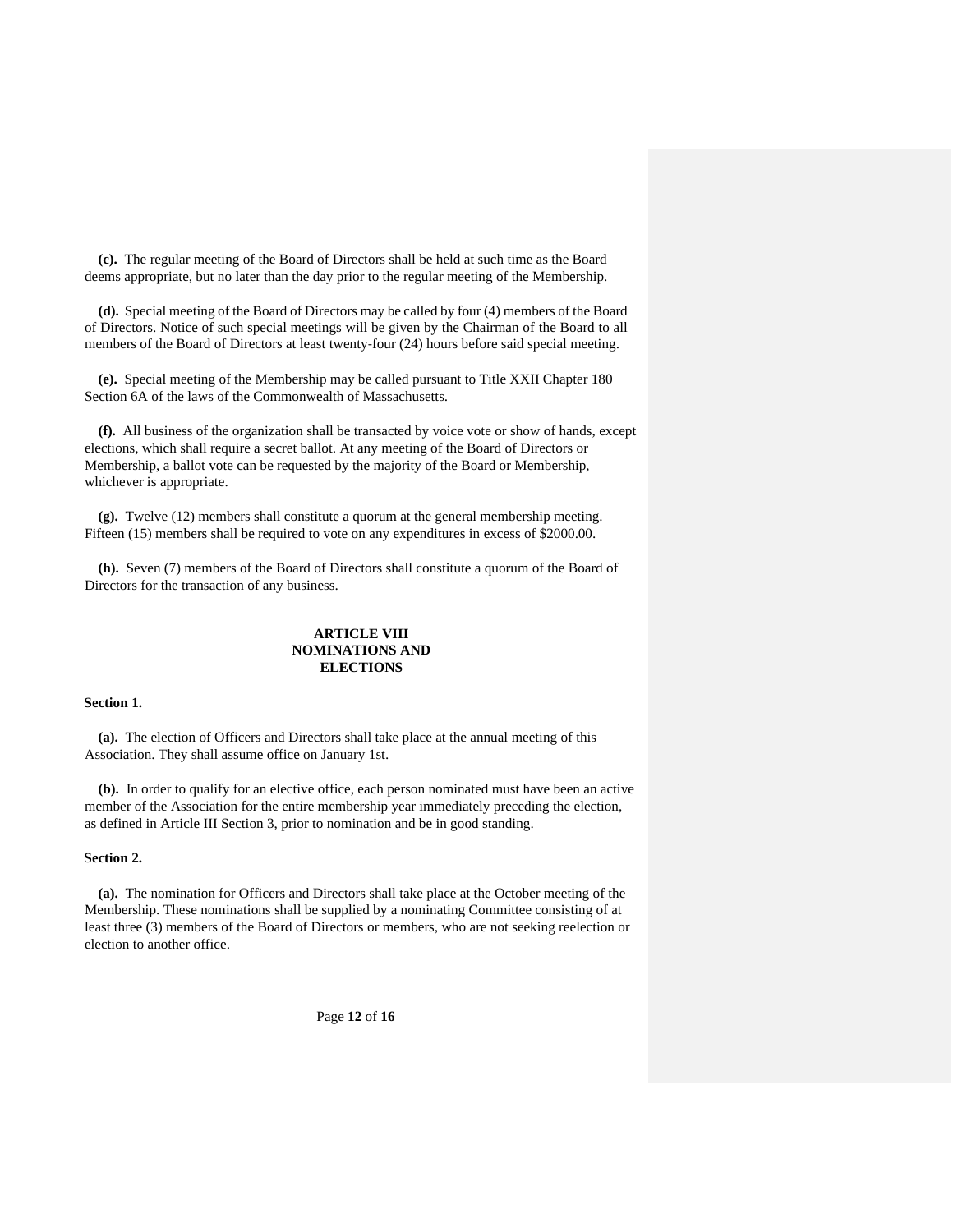**(b).** The Nominating Committee shall be responsible for gathering the names of the candidates and verify their eligibility to hold office. Eligibility shall be verified with the Membership Committee. Any candidate determined to be eligible in accordance with Article VIII Section 1 (b) shall be placed on the ballot.

 **(c).** The Nominating Committee shall create ballots for the election with the names of the candidates for each position to be elected, and an additional line for write-in votes for each position to be elected.

**Section 3.** Any individual may be a nominee for only one (1) elected position on the ballot. No individual may be a nominee for more than one (1) elected position per election cycle.

#### **Section 4.**

 **(a).** Elections shall be conducted by the Elections Committee.

 **(b).** The Elections Committee shall consist of three (3) to five (5) members or more, who volunteer to run the elections. Officers and Board of Directors are eligible as long as they are not seeking office, and it is encouraged to seek membership volunteers.

 **(c).** The Elections Committee shall verify the voting eligibility of each member wishing to cast a vote from the current membership list.

 **(d).** All elections shall be decided by a plurality vote of the ballots cast by members present, by secret ballot. All voting shall be conducted in person. No voting shall be conducted by proxy or absentee ballot.

 **(e).** The Elections Committee shall provide a tally of the number of ballots and votes cast for each position to the Secretary no later than the end of the meeting in which the election takes place.

 **(f).** The Elections Committee shall maintain all ballots cast in any election for a period of ninety (90) days from the date of the election.

 **(g).** Any member has the right to witness the counting of ballots and the right to request a recount, to be completed immediately.

## **ARTICLE IX ORDER OF BUSINESS**

**1.** Meeting called to order.

**2.** Roll call of Officers and Directors.

**3.** Election (annually or when appropriate).

**(a).** After election, continue meeting, results announced at close of meeting.

Page **13** of **16**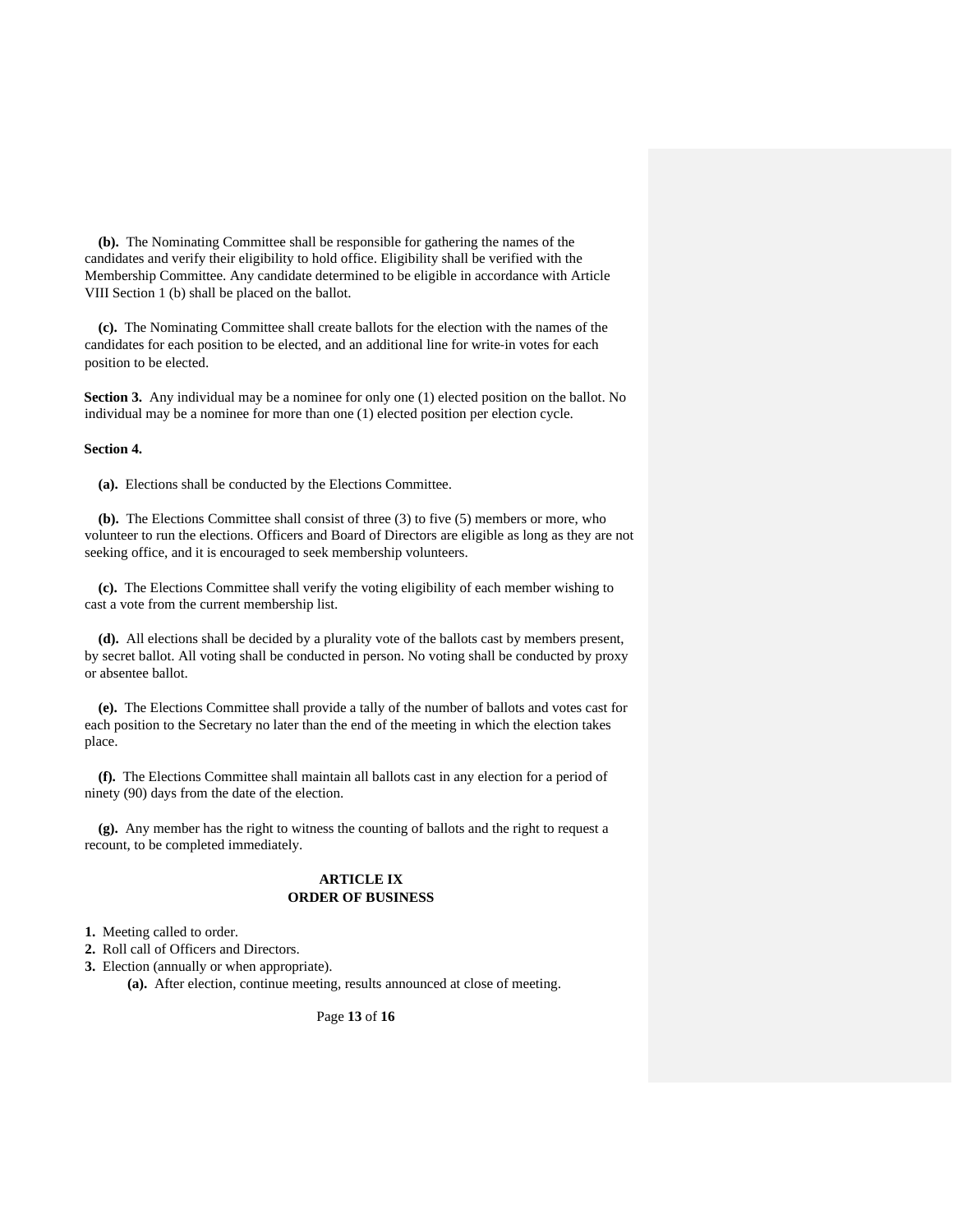**4**. Minutes of last membership meeting, Board of Director's meeting and/or special meetings.

- **5.** Treasurer's Report.
	- **(a).** Audit Report (annually).
- **6.** Committees' Reports.
- **7.** Unfinished Business.
- **8.** New Business.
	- **(a).** Suggestions for the good of the Association.
	- **(b).** Voting in new members.
- **9.** Adjournment.

# **ARTICLE X COMMITTEES**

#### **Section 1.**

 **(a).** The President shall nominate at the January meeting following the annual election, subject to the approval of the Board of Directors, at least one Chairman of the following Standing Committees for a term of one (1) year, January 1st to December 31st. Each Committee will consist of such a number of members invited by the Chairman and volunteers of the membership. No members shall be denied the right to serve on a committee if they wish to do so. All Committee activity is subject to such rules as the Board of Directors shall from time to time institute.

 **(b).** In the event that the Board of Directors rejects any appointment, the current Committee Chairman shall remain as Chairman until the President and the Board of Directors agree on the Committee Chairman. The President shall appoint a replacement candidate at the next Board of Directors meeting for the Board's consideration, and at each successive Board of Directors meeting thereafter, if necessary.

**Section 2.** Standing Committees

- **1.** Fish, Game and Pheasants.
- **2.** Finance.

**(a).** Audit.

- **3.** Skeet, Trap and Sporting Clays.
- **4.** Pistol.
	- **(a).** Indoor.

Page **14** of **16**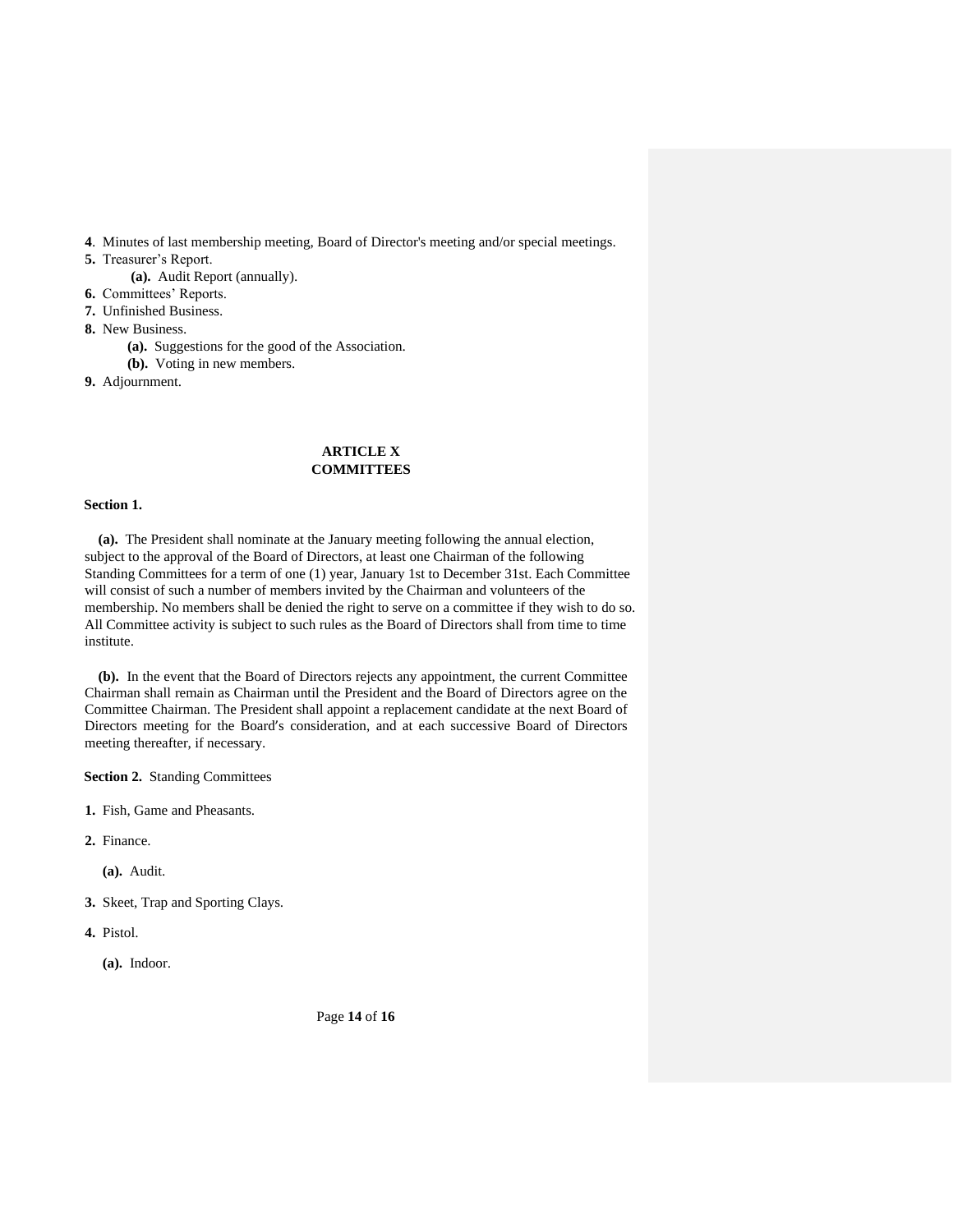**(b).** Outdoor.

**5.** Rifle.

**6.** Archery.

**(a).** Indoor.

**(b).** Outdoor.

**7.** Membership.

**8.** Education.

**9.** Youth Programs.

**10.** Any and all such other Committees as the Board of Directors shall select from time to time.

# **ARTICLE XI OFFICE**

The principal office of this Association will be in the Main Clubhouse at the Association grounds located at 565 Fairview Street, Lee, MA 01238. Any and all business and membership correspondence shall be directed to one P.O. Box of USPS.175, Lee, MA 01238..

# **ARTICLE XII BY-LAW AMENDMENT**

The Bylaws may be amended at any meeting of the membership, by a majority vote of the members present, provided at least thirty (30) days days' notice of any proposed change shall be given to the membership. Amendments shall become effective immediately following the adjournment of said meeting.

# **ARTICLE XIII GENERAL**

**Section 1.** The proceedings of the Association and its Directors and its Committees shall be governed in their conduct according to the 2nd or subsequent edition of the Robert's Rules of Order Newly Revised in Brief. In the event of any conflict between Robert's Rules of Order Newly Revised in Brief and Robert's Rules of Order 11th or subsequent Edition, the 11th or subsequent Edition shall take precedence.

#### **Section 2.**

**Section 1.** No contributions shall be solicited at any meeting of the Association, or by individual members, unless authorized by the Board of Directors.

Page **15** of **16**